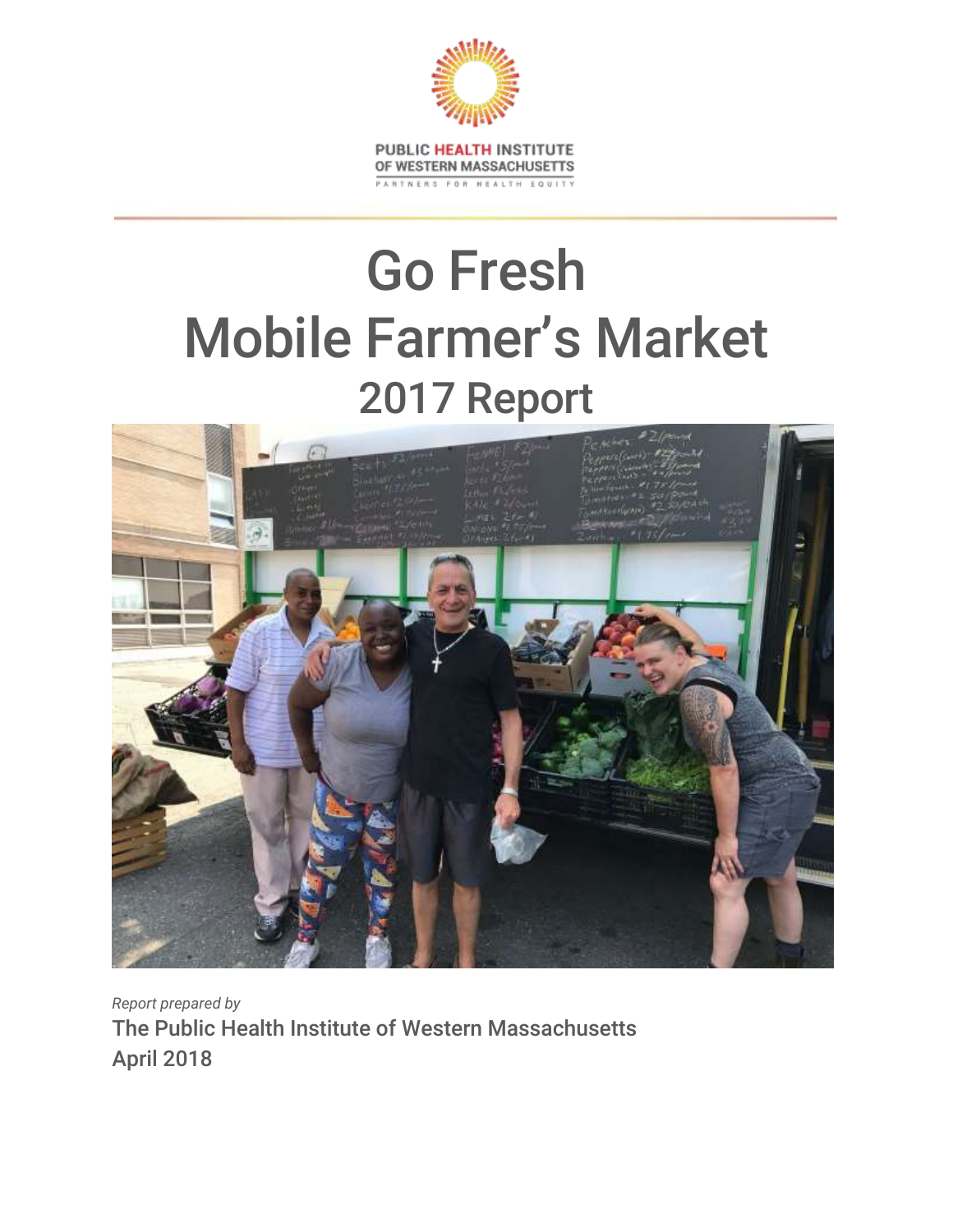# **TABLE OF CONTENTS**

Thank you to all of our funders who continue to make this project successful and to support its growth!

- Community Foundation of Western Massachusetts
- PeoplesBank
- Health New England
- Mercy Medical Center
- Springfield Technical Community College Foundation
- Irene E. & George A. Davis Foundation
- Baystate Health
- Boston Medical Center HealthNet Plan
- City of Springfield
- City of Springfield Department of Elder Services
- Pioneer Valley Transit Authority
- Beacon Communities
- Appleton Corporation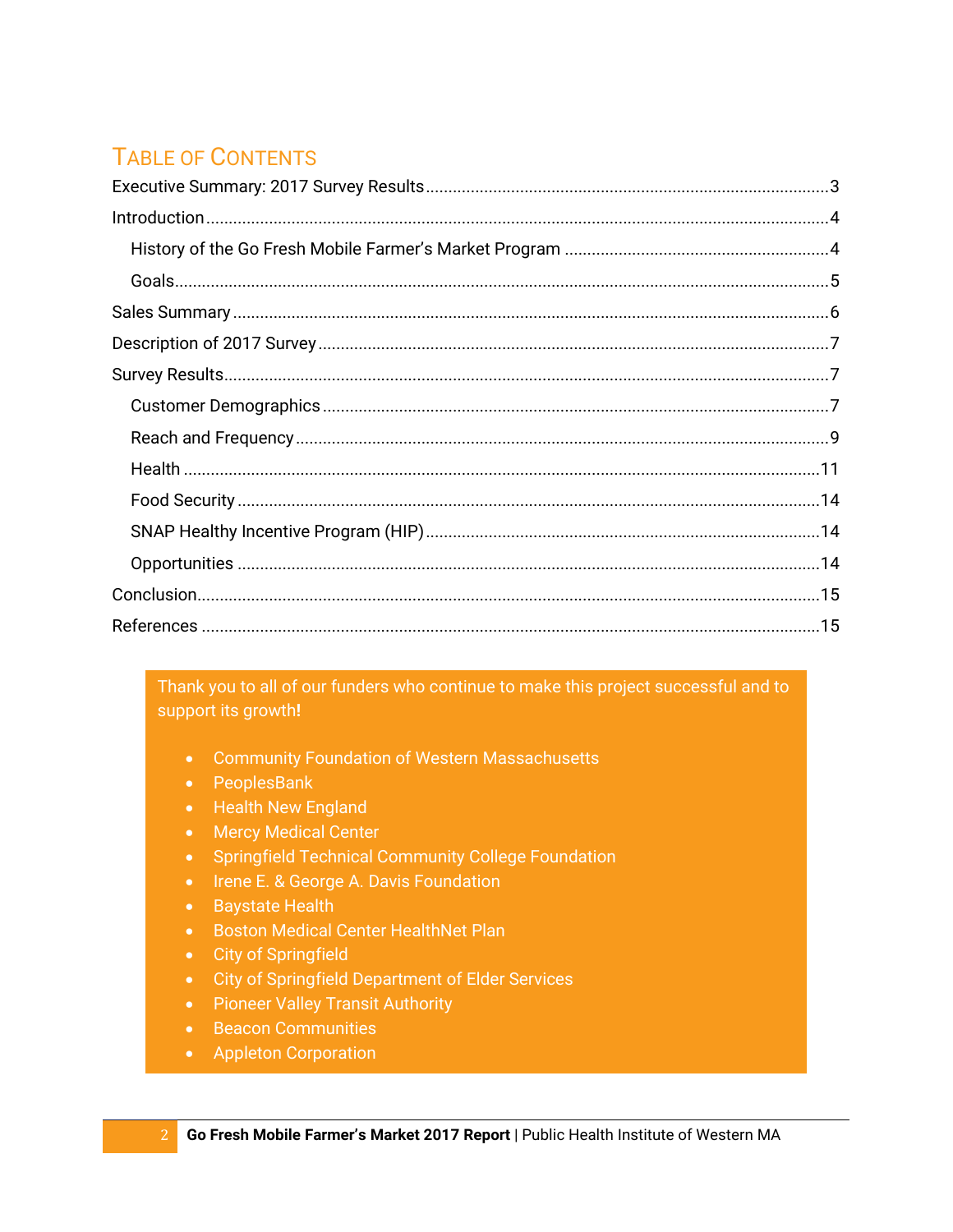## <span id="page-2-0"></span>EXECUTIVE SUMMARY: 2017 SURVEY RESULTS

The Go Fresh Mobile Farmer's Market (Go Fresh) is a food access project that serves food insecure households of Springfield for the last seven years. Go Fresh is an initiative of the Live Well Springfield Coalition, which leads a community movement to support healthy eating and active living in Springfield, Massachusetts. Access to affordable healthy eating options is an important social determinant of health. A diet rich in whole fruits and vegetables is associated with lower blood pressure,<sup>1</sup> reduced risk of heart disease,<sup>2</sup> preventing Type 2 diabetes,<sup>3,4</sup> and preventing some types of cancers.<sup>5</sup> This project targets communities where we can make an equitable contribution to improve health outcomes.

The Go Fresh project has become an expected community resource for high quality produce, social opportunities and nutrition education:**all customers said they would shop there again next year**. The project outcomes are tracked each year by an end of the year customer survey that asks questions about health, social behavior, and food insecurity. We also look at sales data and our ability to reach low income residents. Our efforts provide residents the opportunity and annual incentives to use SNAP benefits, as well as education on the new SNAP Healthy Incentives Program this year, resulting in destigmatization of the use of this particular source of food assistance and its access to healthy eating..

Results of the 2017 survey show that Go Fresh serves as a food access point for folks who are food insecure. Over half of survey respondents said that, in the past year, they sometimes or often worried food would run out before they were able to buy more. Results also show increases in fruit and vegetable consumption, reach to low income Springfield residents, and community connection.

The 56 survey respondents represented 14 neighborhoods in Springfield as well as various towns outside of Springfield. Respondents of the survey reported that they use the Go Fresh Mobile Farmer's Market frequently and purchase food to feed more than one person: at least 126 people were fed from shopping done by those 56 individuals. This suggests that the **reach is over double the number of shoppers**. Most shoppers reported having chronic health problems. **Fruit and vegetable consumption increased by about one serving per day on average** after respondents started shopping at the market. Socialization and poor mental health are often correlated in older adults (34% of survey respondents were over 60 years old). Go Fresh provides an opportunity for people to socialize; **55% reported that they look forward to the market in order to meet new people**, to go with friends or neighbors, or just to get out of the house. Finally, 94% in this year's survey and over three quarters (80%) from 2016 were interested in buying produce from the mobile market over the fall and winter, suggesting there is an opportunity for Go Fresh to extend its season. Ninety-six percent of those surveyed said they would like to see these activities continued, suggesting that **activities currently organized in partnership with the Go Fresh Mobile Market, especially food demonstrations, were well received as ways for community members to connect and increase their knowledge of healthy food preparation**.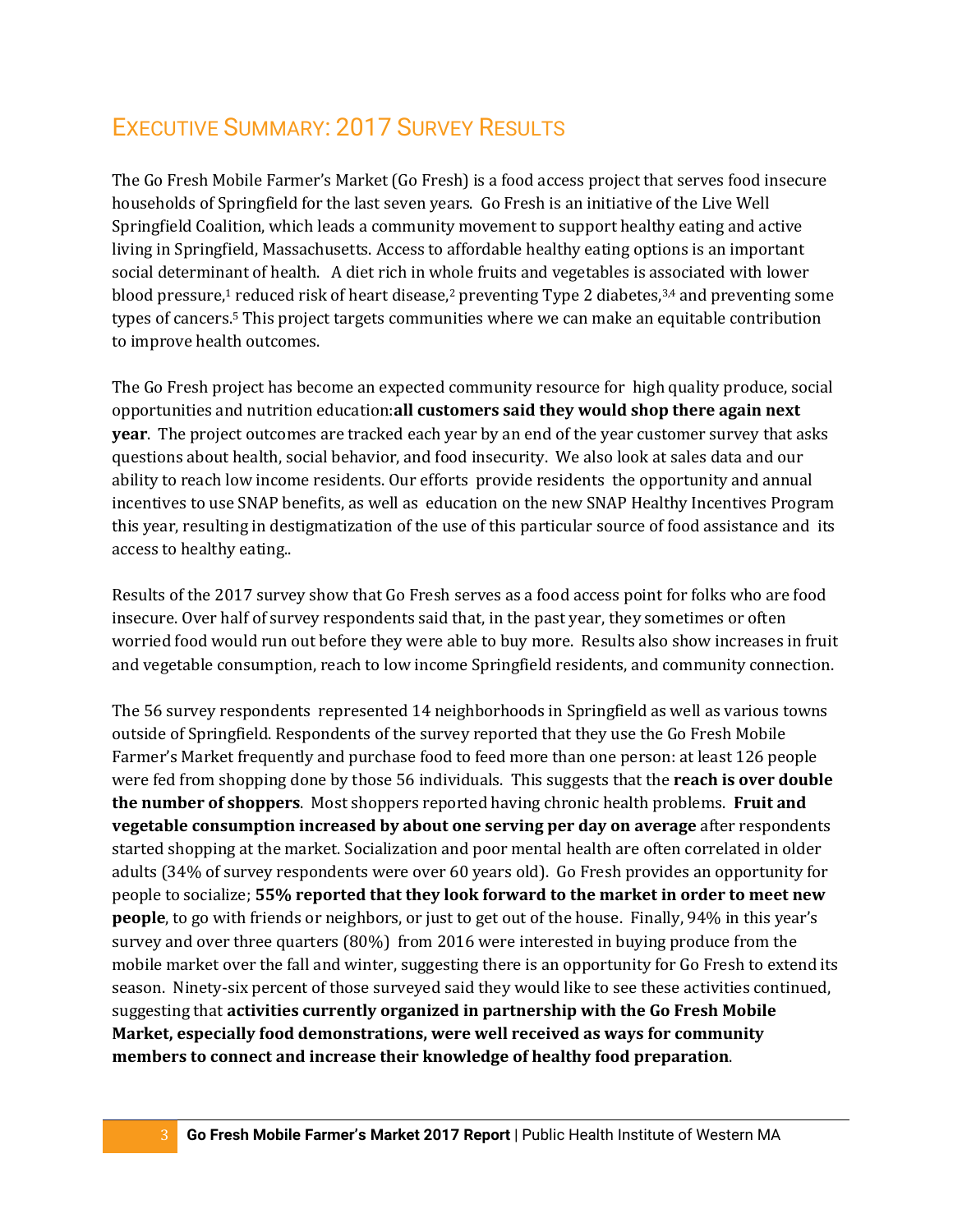## <span id="page-3-0"></span>INTRODUCTION

The Go Fresh Mobile Farmer's Market (Go Fresh) project is a not-for-profit collaboration. The Public Health Institute of Western Massachusetts (PHIWM) manages the project and the YMCA of Greater Springfield oversees all of the day to day operations. The partners advising the project include city departments, three local farms, the Springfield Housing Athority, and a nonprofit community loan organization. With its mobile setup, the market is a key access point for low income residents, bringing fresh produce to multiple locations in Springfield from July through October. Go Fresh provides access to fresh, affordable, healthy, culturally appropriate, locally grown produce to low income communities in Springfield, Massachusetts.

#### <span id="page-3-1"></span>History of the Go Fresh Mobile Farmer's Market Program

The Go Fresh Mobile Farmer's Market in Springfield has been offering a variety of affordable, locally grown fresh fruits and vegetables for the last eight years. It has expanded to include a variety of stops, a greater variety of produce, and has built partnerships to expand the customer base and create a sense of community.

This was possible with the support of partnerships with other local organizations, like the Caring Health Center and a variety of housing development, and funding from a range of sources, including sponsors, federal grant funds, and foundation funds.

The 2016 season saw amajor enhancements to the Go Fresh Mobile Farmer's Market when it received a donated bus from PVTA; and, with funds from PeoplesBank and STCC Foundation, was able to retrofit the bus. The bus retrofit has made shopping easier, allowing for greater variety and the ability to keep produce cooler longer.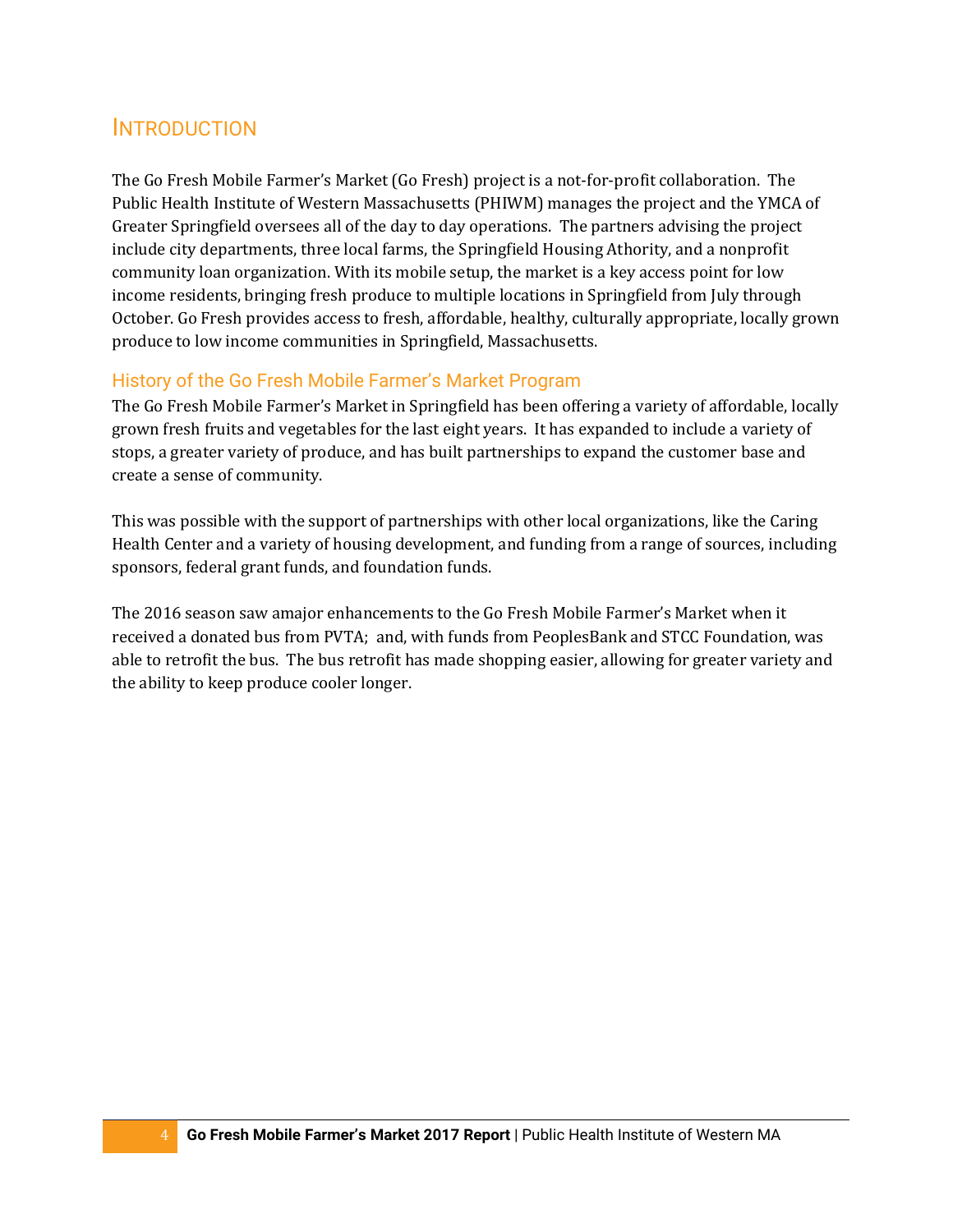#### **Figure 1. Go Fresh Mobile Market Timeline**



Springfield based organizations like PHIWM and City of Springfield Department of Elder Affairs helped strengthen relationships with market sites and secure funding to support the project. With support from the Go Fresh Advisory Team and dedicated PHIWM staff, the many Go Fresh needs have been covered to sustain the project.

The Go Fresh Advisory Team, which PHIWM convenes, raises funds to support operations, upgrade the market vehicle, expande market promotion, and establish annual community engagement efforts such as nutrition education and SNAP match. In 2017, Go Fresh was also a partner in the statewide Department of Transitional Assistance Healthy Incentive Program (HIP), providing an automatic rebate to SNAP recipients upon purchase of produce at partner farmer's markets, mobile markets, farm stands, and CSA Shares. Through PHIWM leadership, Go Fresh has also organized educational workshops in various community centers, organized access to community based nutrition education, and led efforts to assess the impact of the project.

#### <span id="page-4-0"></span>**Goals**

Go Fresh aims to:

- serve residents who live in 'food deserts\* by improving access to fresh, culturally responsive, locally grown fruits and vegetables,
- provide social interaction for elders, and
- create a sense of community in the neighborhoods that we serve

All of the produce at the market sites has been competitively priced to be similar to, or less than local supermarket prices. Go Fresh accepts Senior Farmers Market Coupons, WIC vouchers, and

<sup>\*</sup> According to the American Nutrition Association, "Food deserts are defined as parts of the country vapid of fresh fruit, vegetables, and other healthful whole foods, usually found in impoverished areas. This is largely due to a lack of grocery stores, farmers' markets, and healthy food providers." http://americannutritionassociation.org/newsletter/usda-defines-food-deserts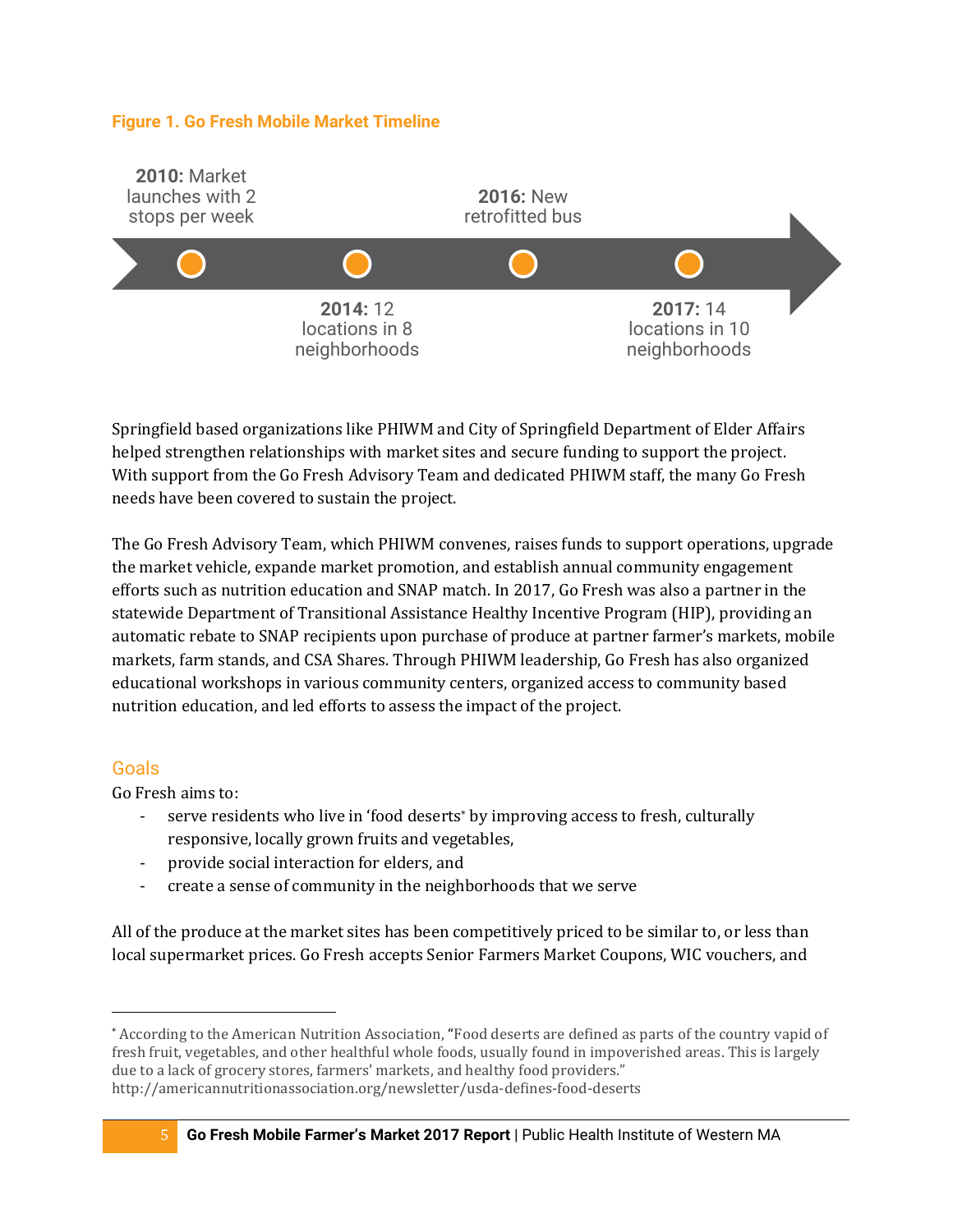SNAP dollars. The market has consistently provided a 50% discount on items for all Supplemental Nutrition Assistant Program (SNAP) participants, historically through raising additional funds.

## <span id="page-5-0"></span>SALES SUMMARY

Go Fresh sales data is collected on a weekly basis. It is compiled from point of sale software that reports how much was purchased at each stop, what payment method was used, and the variety of produce that was purchased by customers.

Customer reach and total sales have increased the previous six years. This year saw a slight drop in sales due to a slight decrease in the number of stops, and fewer days of the season due to inclement weather and unexpected bus maintence. The market stops serve 10 of the 17 neighborhoods in Springfield in 2017; however, customers come from at least 14 neighborhoods to shop. In 2017, there was an average of 258 weekly sales transactions. Average weekly sales decreased to \$1,895 in 2017 from \$2,582 in 2016 but were comparable to \$1,720 in 2015. Most sales (65%) are for customers using SNAP EBT, vouchers or coupons. The EBT match for 2017 dropped to zero due to the change to the partnership with the Department of Transitional Assistance HIP, which provided an automatic rebate with purchase of produce. Other noticeable changes in payment method from 2016 to 2017 included an increase in WIC, discount coupons and credit/debit methods and a decrease in STCC tokens. The decrease in STCC tokens is likely related to a late start in the token program (mid-September), while the increase in WIC coupons is likely attributable to the new WIC stop this year with improved marketing. For more details on payment method, see Figure 3.



#### **Figure 2. Total Sales Over Go Fresh Mobile Market Seasons, 2011-2017**

Figure 3. T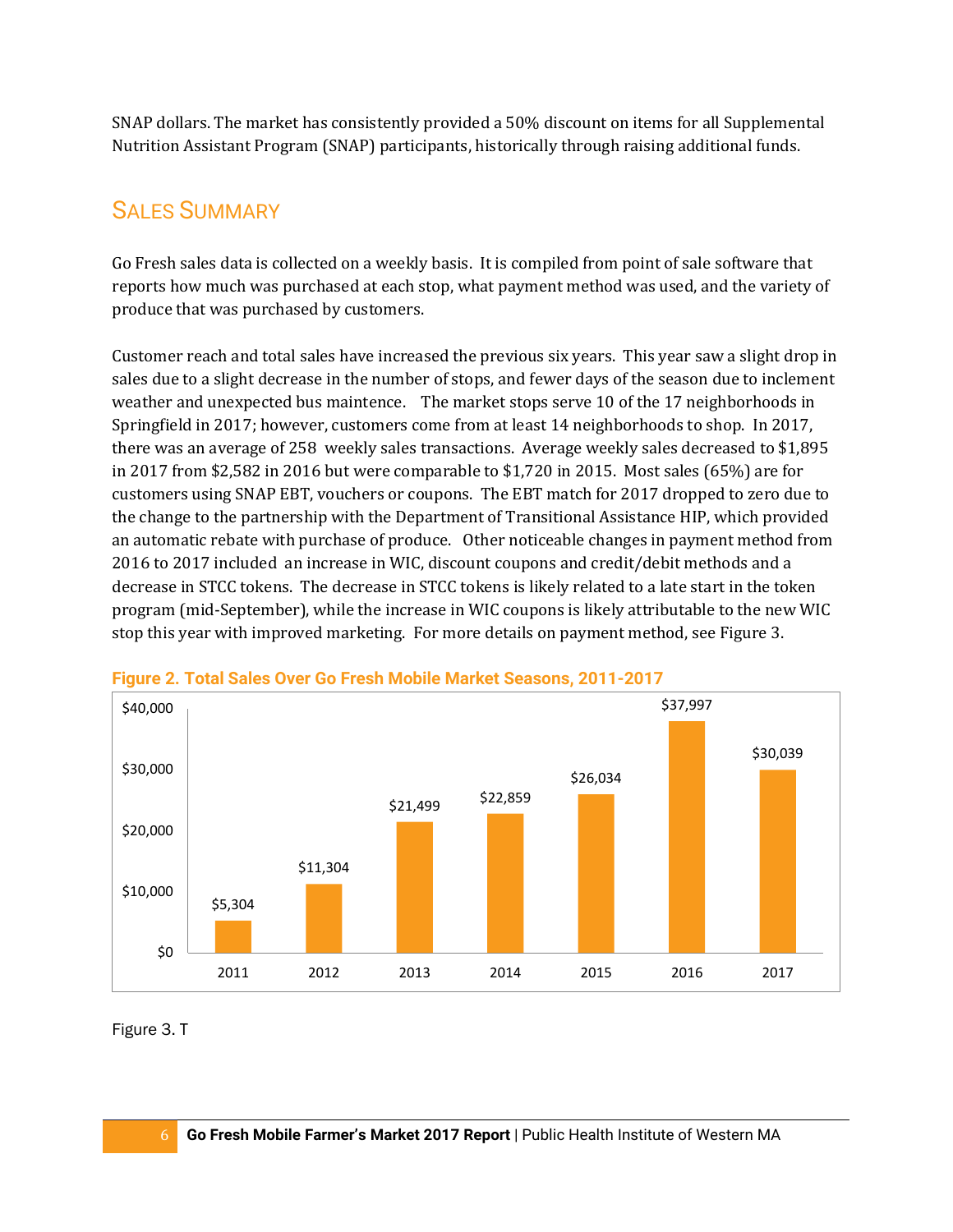#### **otal Sales by Payment Method, 2016-2017**



## <span id="page-6-0"></span>DESCRIPTION OF 2017 SURVEY

Customer satisfaction surveys were conducted in person at 13 of the 14 Go Fresh stops in October of 2017. Satisfaction surveys have been implemented since 2012. Fifty-six customers completed the survey, which were self-administered on paper. The survey was available in English and interpreters in Spanish and Russian were used as needed. Over these six years of survey implementation, customers consistently report high satisfaction with the market and its ease of access. Customers also report having shopped at the market for more than one year and that they are eager to come back the next season.

The 2017 survey had five additional questions around food insecurity and the SNAP Healthy Incentive Program. Similar to the 2016 survey, questions related to extending the Go Fresh season beyond October into the winter months were also included.

## <span id="page-6-1"></span>SURVEY RESULTS

#### <span id="page-6-2"></span>Customer Demographics

In line with past years, Go Fresh survey respondents were mostly women (75%). About two thirds (67%) were between 18 and 59 years old and a third were over 60 years old (Figure 3). Most shoppers this year identified as Latino or Hispanic (45%), in sharp contrast to 2016 data where the majority were White. In 2017, 25% identified as Black or African-American, 25% as White or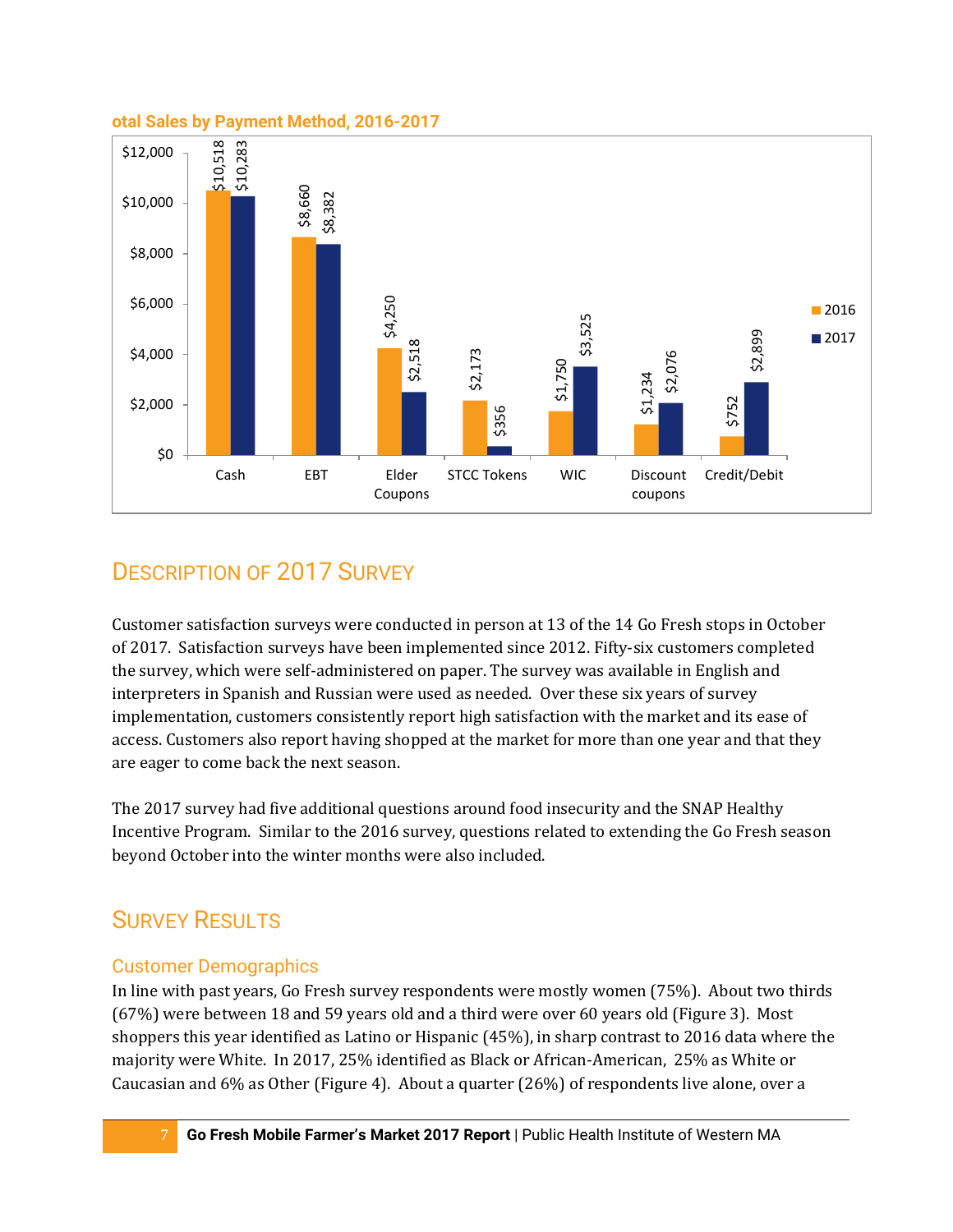third (39%) live with other adults (aged 18 to 65), 13% live with adults over 65 years old, and 28% live with children younger than than 18. Survey respondents represented 14 Springfield neighborhoods (Figure 5) and also areas outside of Springfield.

Survey demographics were similar to past years overall aside from Race/Ethnicity. Over the last four years, 70% or more of respondents have been female. In past years those identifying as Latino has made up about a third (29-37%), and those identifying as Black were 20% for 2015 and 2016 (but 40% in 2014). However, 2017 showed a marked increase in Hispanic/Latino responses (45%) (Figure 5). Those over 60 years of age has ranged from 34% in 2017 to 59% in 2015. The percentage of respondents between 40-59 years old has been similar across all three past years ranging from 28-31% but was slightly higher in 2017 (39%). For more details on age for 2017 see Figure 4.

The top five neighborhoods with the most respondents have consistently included Liberty Heights, Sixteen Acres and East Springfield over the three most recent years. Liberty Heights and East Springfield were again included for 2017 with the addition of the South End, the North End and Metro Center (Figure 6). The larger percentage of residents from these additional neighborhoods and loss of Sixteen Acres likely account for the changes in demographics to include a higher number of Hispanic/Latino shoppers. Metro Center, the North End, and the South End have high rates of Hispanic/Latino residents while Sixteen Acres tends to have higher socioeconomic status and more White residents.



#### **Figure 4. Survey Respondent Age, 2017\***

\*of 54 survey respondents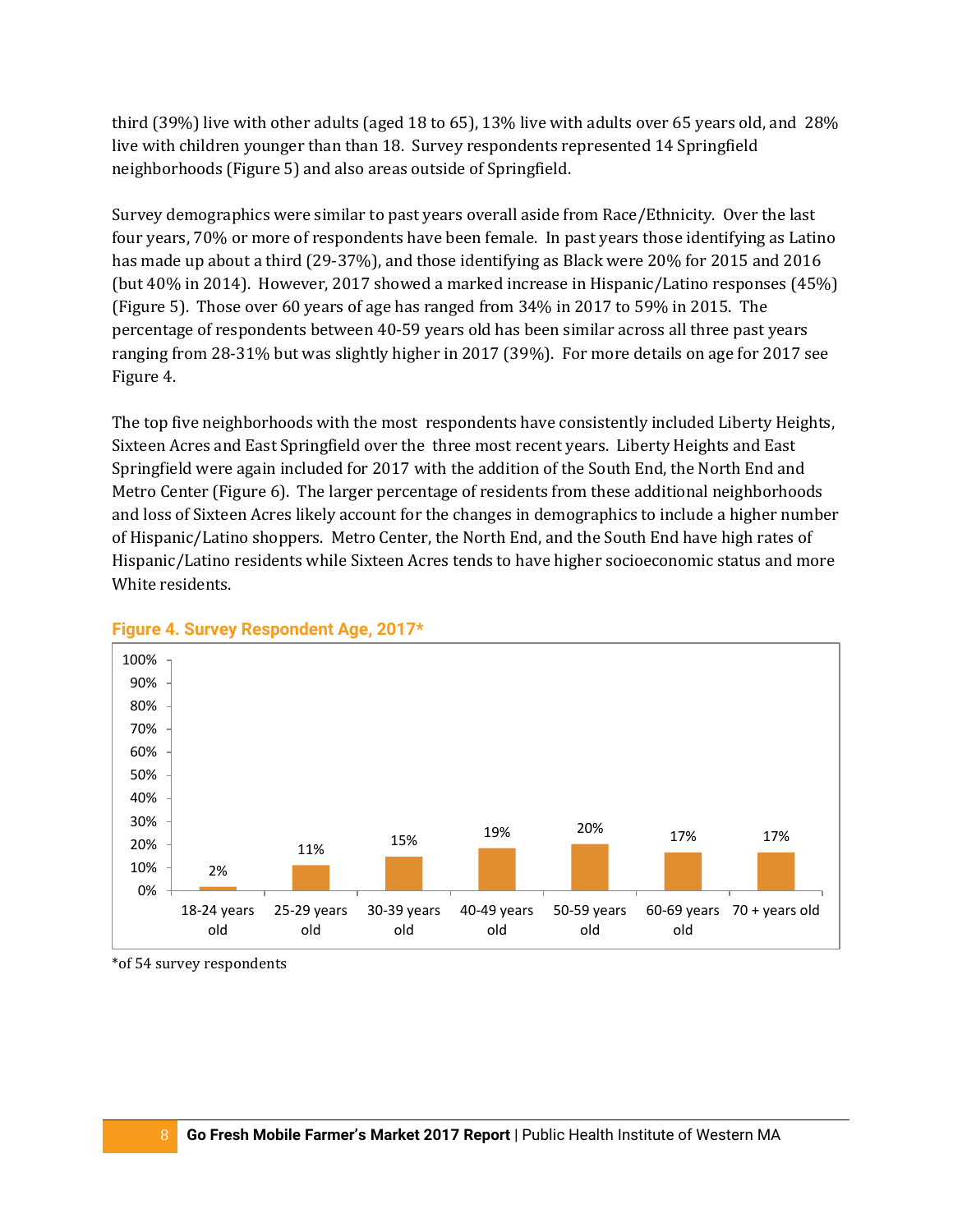

### **Figure 5. Survey Respondent Race/Ethnicity, 2015-2017**



**Figure 6. Top Five Springfield Neighborhoods Represented by Survey Respondents, 2017**

#### <span id="page-8-0"></span>Reach and Frequency

Most customers reported shopping for more than one person (71%) and shopped at the market more than once (91%) during the 2017 season. A quarter of customers shopped at the market more than 10 times during the 2017 season (Figure 7). In addition, 70% were returning customers: 27% had shopped there for two years in a row, 38% for three or four years in a row, and 6% for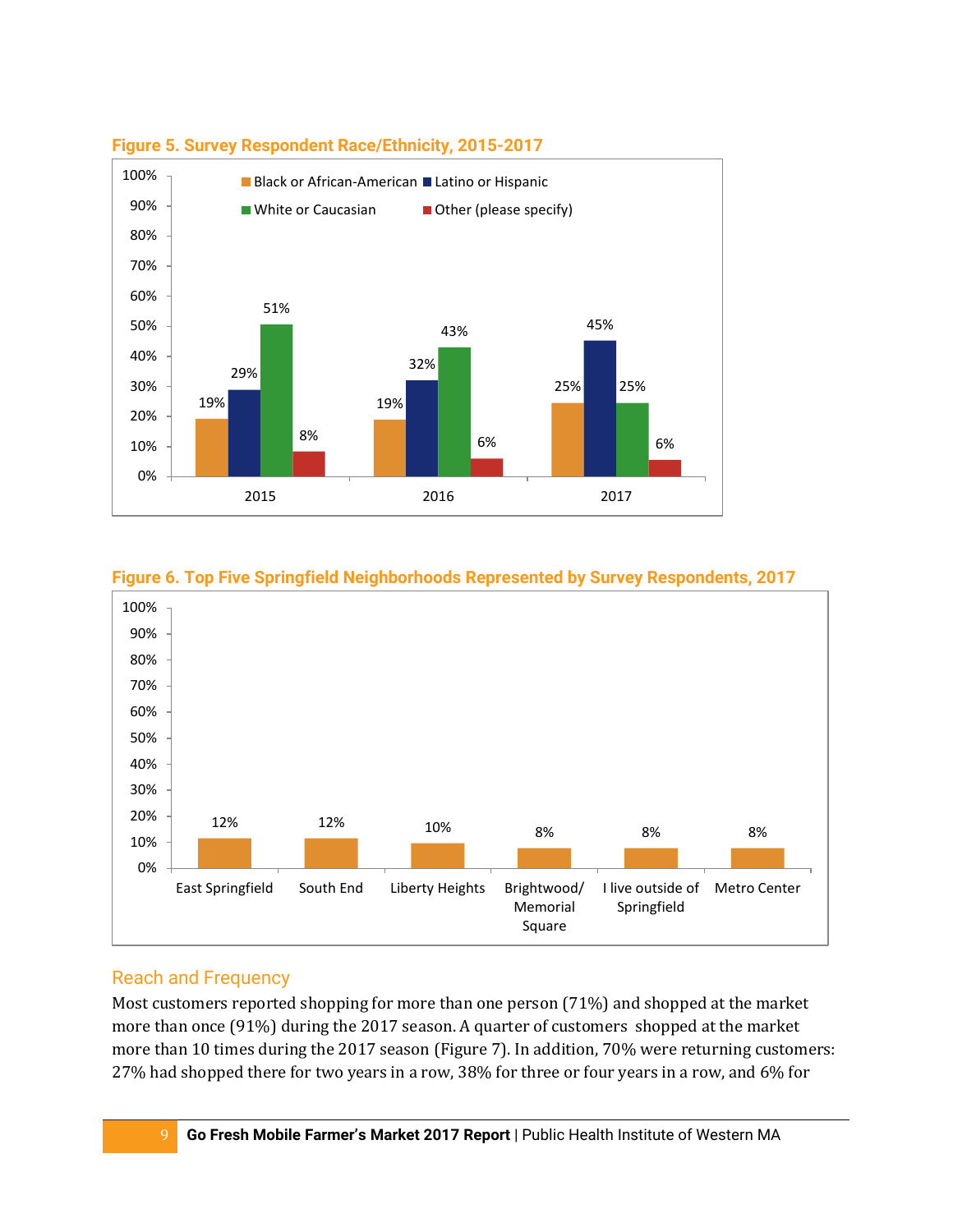five to seven years (Figure 8). Half of respondents were buying for two to three people, 22% were buying for four or more people and just under a third (29%) were buying for themselves (Figure 9).

The most frequently visited stops in 2017 were the YMCA and the WIC office on 816 Main St (18% of shoppers at each). These stops were followed by Caring Health Center (13%), Saab Court (13%), the East Springfield Library (11%), Baystate Place (11%), Linden Towers (11%), the STCC Farmer's Market (11%) and the remaining six stops in smaller proportions.

Customers reported different means of accessing Go Fresh. Just over a quarter of those shopping at Go Fresh reported living at a Go Fresh stop. Forty-two percent reported walking to the market and nearly one-third drove to the market; no customers reported biking there. Nine percent used public transportation, which was an 8% increase from 2016. These results are similar to 2015 and 2016 survey results with most shoppers reporting they walked or drove.



#### **Figure 7. Number of Visits during 2016 and 2017 Season**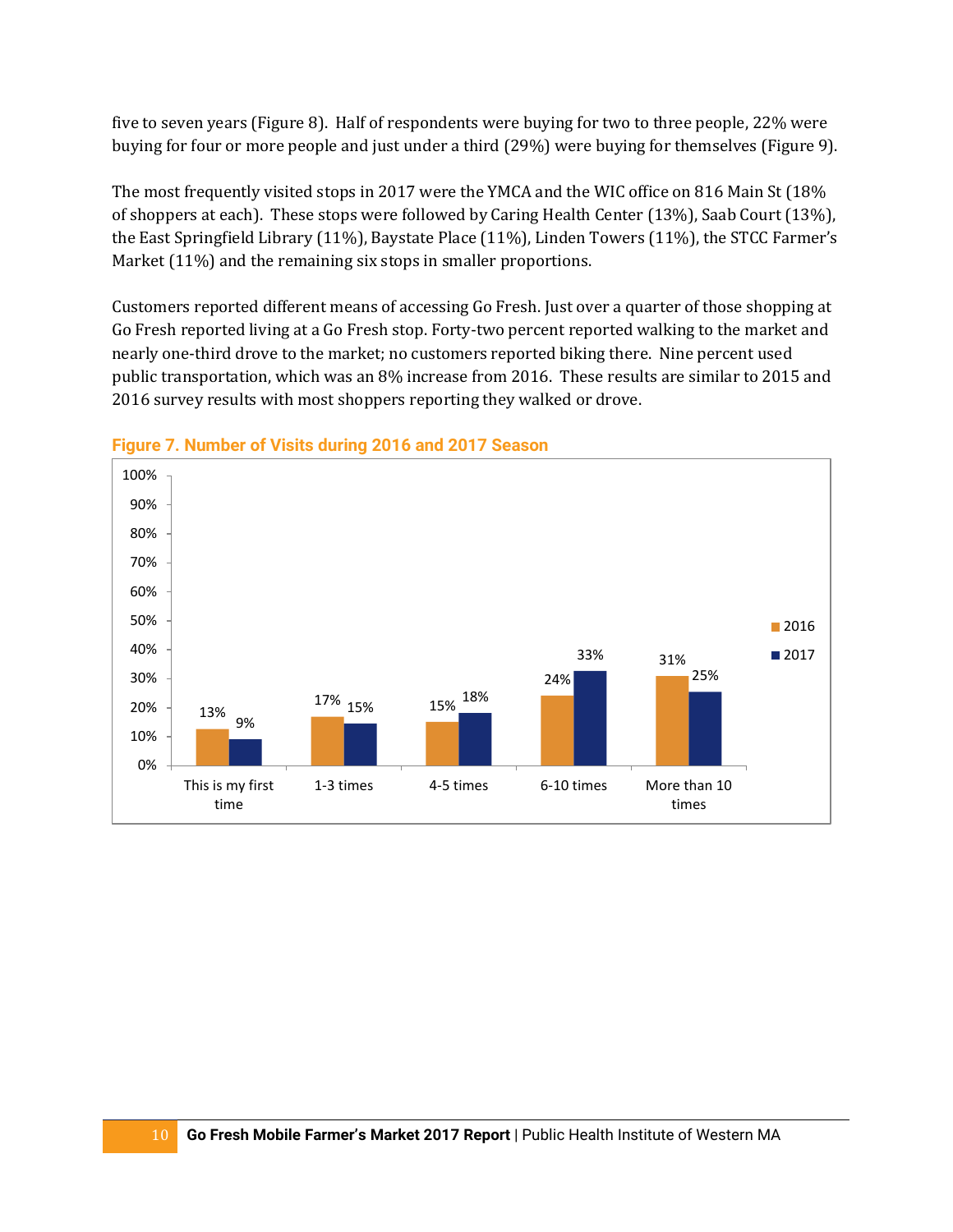







#### <span id="page-10-0"></span>**Health**

Of the Go Fresh survey respondents, 32% rated their health as either "fair" or "poor" (Figure 10), a 10% increase over last year's survey respondents (21%). A similar proportion (30%) said their health was either "excellent" or "very good ", a slight *decrease* from 2016 at 37%. Over two thirds (70%) of survey respondents reported at least one chronic health problem, including 30% with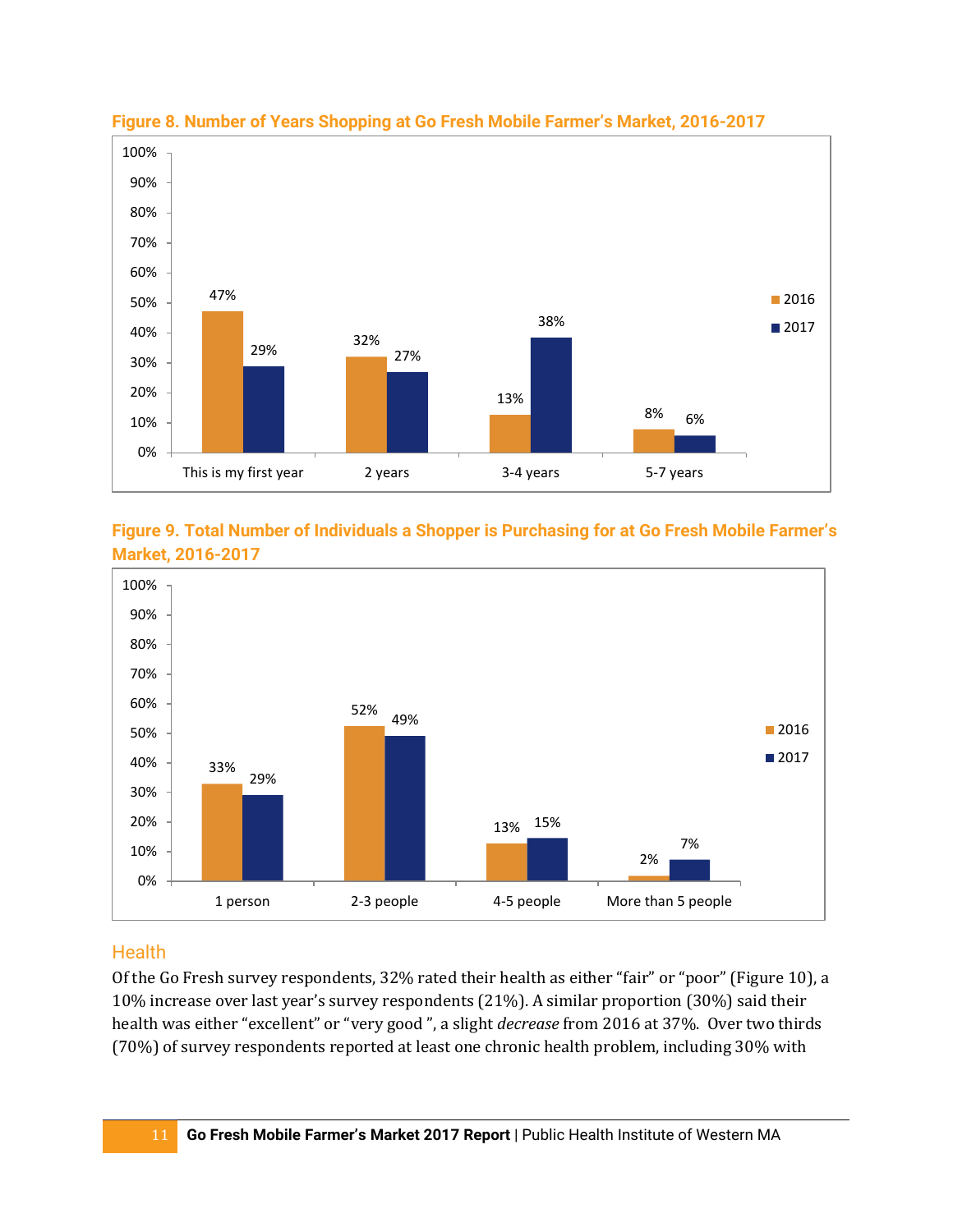high blood pressure, 24% with asthma, 22% overweight or obese, 31% with high cholesterol, 13% with diabetes, 7% with heart disease and/or a history of stroke (Figure 11).



**Figure 10. Overall Health, 2016-2017**



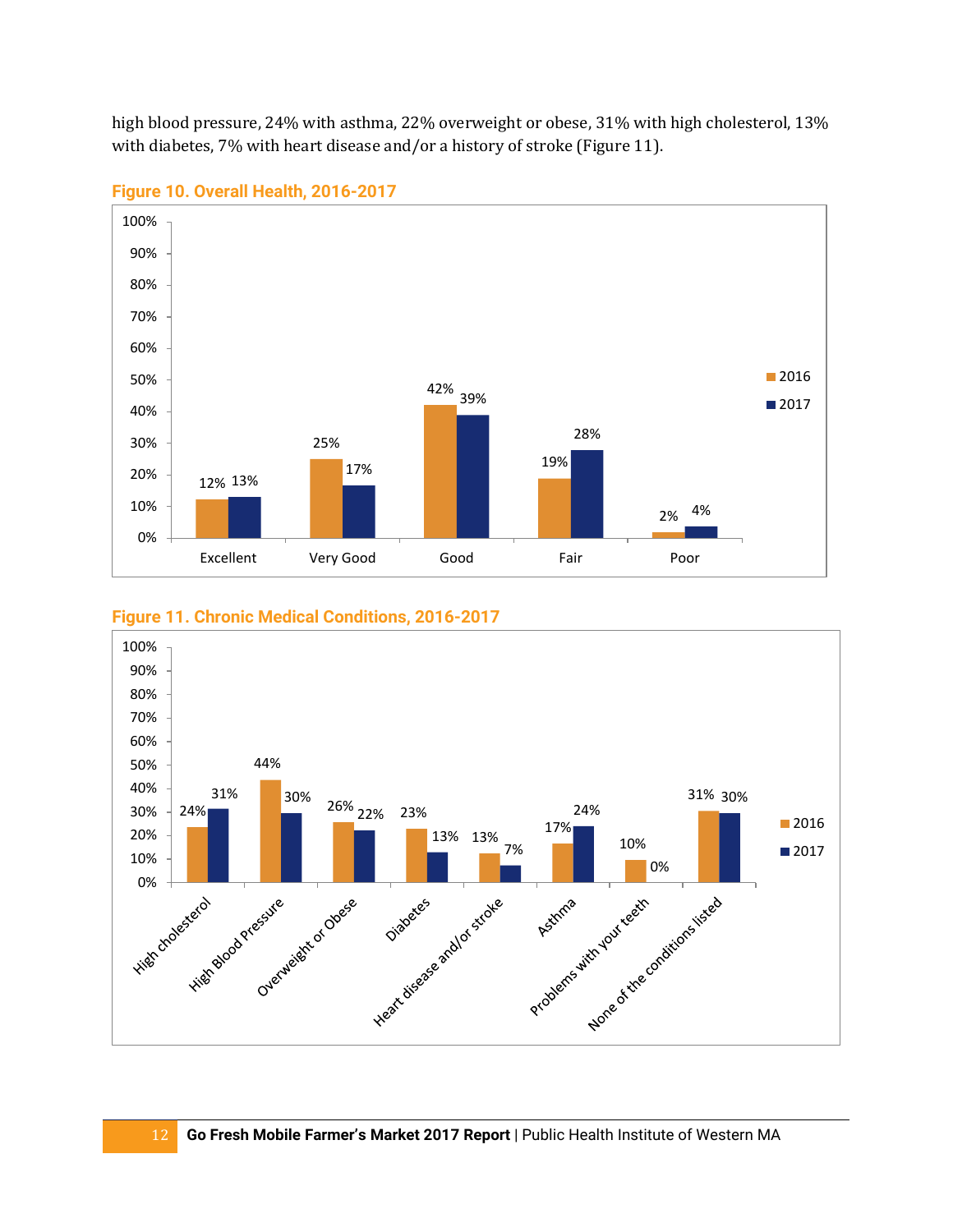A diet rich in whole fruits and vegetables has been shown to have a positive impact on multiple chronic health conditions.1-5 Survey **respondents reported an average increase in fruit and vegetable intake by about one serving per day** after they started shopping at the market (Figure 12).



**Figure 12. Change in Fruit/Vegetable Intake, 2017**

Socialization also plays a role in health, especially mental health in older adults. More than onethird (39%) of survey respondents reported being involved often with at least one community activity, and 27% were involved sometimes. However, 34% were not involved in any community activities. Respondents were most likely to be engaged with their community through a church/religious center or by volunteering. An overwhelming majority of respondents (94%) said they would like to see the Go Fresh Mobile Market offer activities to engage community members in ways to connect with each other around food or other community concerns or interests. Suggestions for community engagement activities included food demonstrations and health/nutrition information as well as "talking out our experience." Similarly, suggestions for activities and information Go Fresh shoppers would be interested in more generally included food demonstrations/recipes, other health information and elder services information. Food demonstrations were a popular Go Fresh-sponsored activity; 85% of survey respondents had attended food demonstrations put on by UMass Extension during the 2017 season. In addition, 54% had received healthy eating tips from Caring Health Center's dietitian and 26% received information on benefits and recipes from WIC. Additional suggestions included longer hours and even having a store front.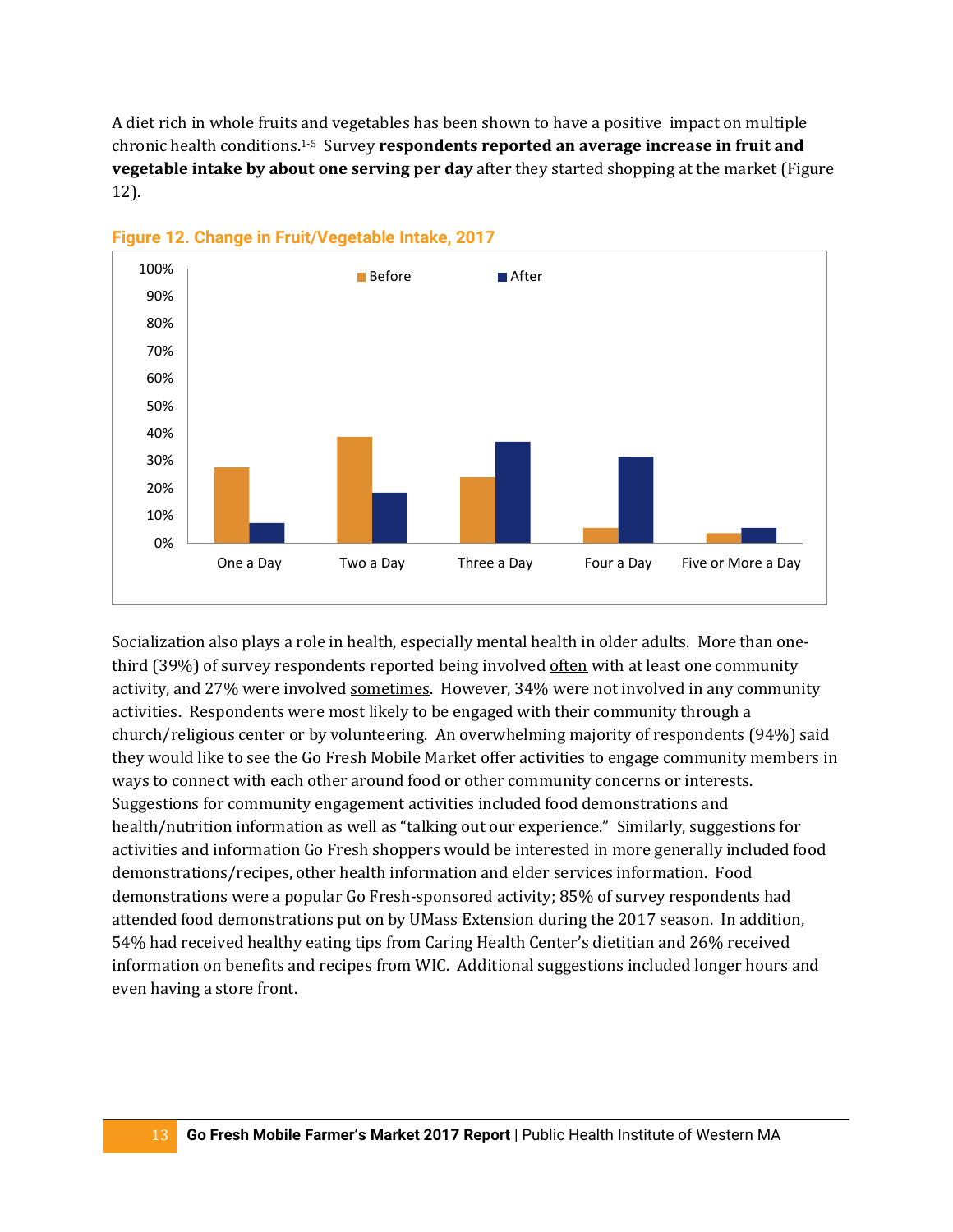### <span id="page-13-0"></span>Food Security

The 2017 survey was the first time Go Fresh customers were asked about their experience of food insecurity (Figure 13). **Thirty-four percent reportedly ran out of food** and didn't have money to get more, in the 12 months prior to the survey (Figure 14). The high level of food insecurity and need for a full line grocery store in the areas the mobile market serves also emerged from some of the open text answers.



#### **Figure 13. Frequency of Worry About Food Running Out, 2017**

## <span id="page-13-1"></span>SNAP Healthy Incentive Program (HIP)

Three survey questions were added to the 2017 survey about the new SNAP Healthy Incentive Program (HIP).† Households already receiving SNAP were automatically enrolled in the HIP program which matched dollars spent at farmer's market, mobile markets, farm stands and CSAs up to a monthly cap amount. The match amount was automatically loaded back onto the household's EBT card. The **program was reported to be used by 54% of those surveyed** and 4% were not sure. Of the 36 individuals who answered, 47% said they understood the program at the beginning of the season and 80% said they understood it by the end of the season.

### <span id="page-13-2"></span>**Opportunities**

Season Extension has been a common theme on the customer surveys for the last three years. In 2016, most shoppers said they would be interested in getting frozen produce in the winter (80%). When asked if they would be interested in fresh or frozen produce in the fall and winter months in 2017, **94% said yes**. When asked for details on what they would like to see offered during the

<sup>†</sup> Healthy Incentives Program. Information available a[t http://www.mass.gov/agr/massgrown/hip.htm.](http://www.mass.gov/agr/massgrown/hip.htm)  Accessed May 7, 2018.